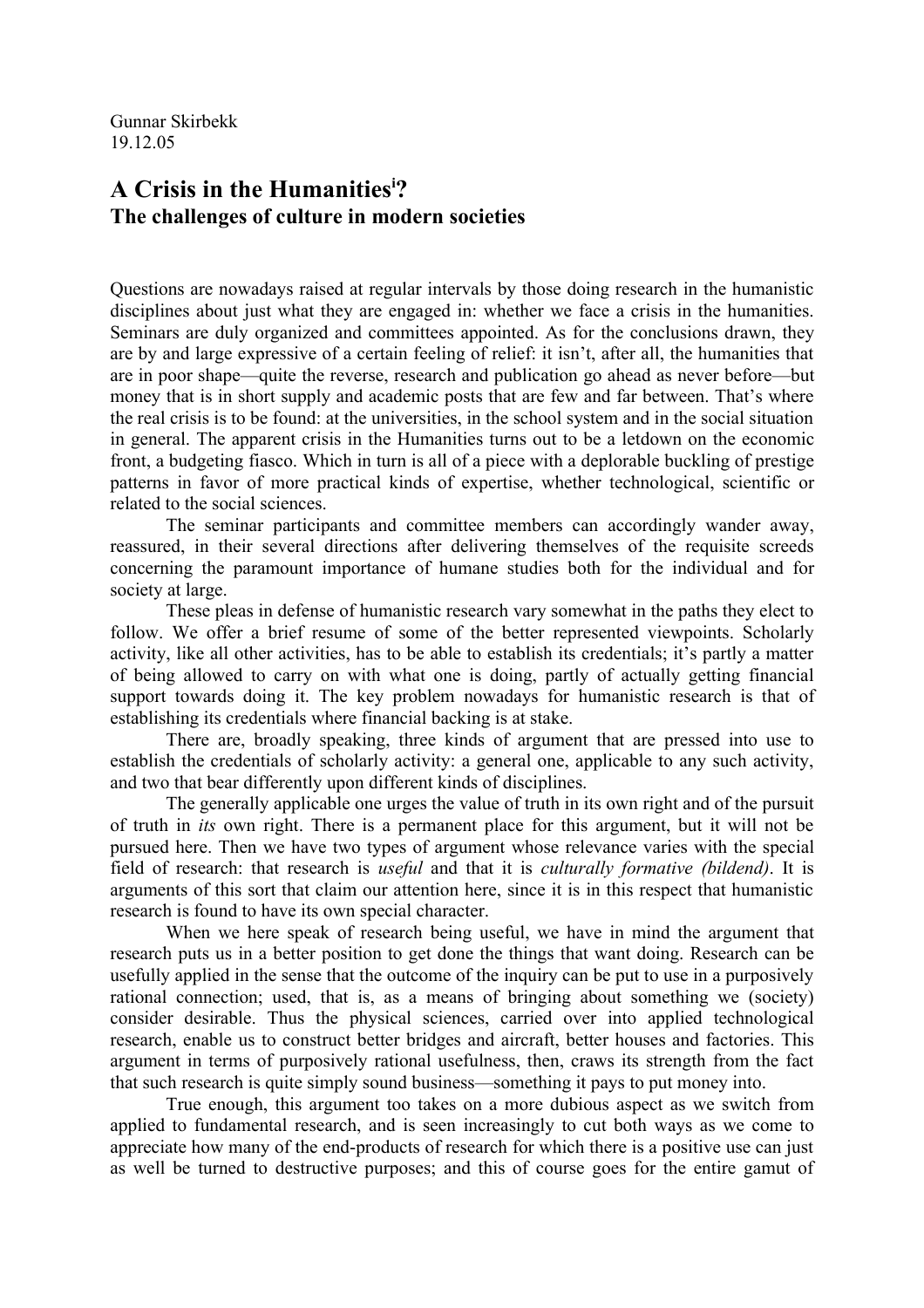research results from nuclear physics to molecular biology.

But what really matters for us in this connection is the fact that humanistic research *cannot* be put to use in this purposively rational sense, so that only the educational argument remains when it is humanistic research that has to be justified. Let us look a little more closely at the reason for this.

A branch of natural science such as classical physics is, methodologically considered, built up around laws that can be applied in carrying out purposively rational operations; a humanistic discipline, on the other hand—literary history, say—furnishes no such laws. The dividing line, we might say, falls between those disciplines which can be accommodated under Hempel's explanatory model and those which can't.<sup>[ii](#page-9-1)</sup>

We may sum up Hempel's celebrated thesis by saying that scientific explanation takes the form of a logical inference from given initial conditions together with general laws. His classic case in point is the car radiator that froze up. An explanation of this occurrence is made up of (1) that we make sure that certain initial conditions were met: the car was left out on the night in question, the temperature dropped below zero, the radiator was filled with water, the radiator is able to stand only a certain pressure, (2) that we are aware of a general law to the effect that water expands during freezing with a certain force, and (3) that we accordingly conclude (from 1 and 2) that the radiator was bound to burst that night. What here serves to explain something that's already taken place, can just as well be used to predict what is going to happen: *if* you leave your car outside on a frosty night with a certain amount of water in a radiator that won't stand up to pressure, and *if* we know that water expands at high pressure during freezing, *then* we can predict that your car radiator's going to burst. But that's only another way of making the point that you can *use* your acquaintance with this law to get your radiator to burst if that's what you want. So the law about water expanding during freezing can be *useful* in a rationally purposive connection. There is, in short, an internal relation between explanations, predictions, and technical maxims of this kind. Which is only another way of saying that those disciplines which come under this model of scientific explanation *can* be supplied with credentials via the usefulness argument.

A discipline such as literary history operates with no such laws, and disciplines of this kind *cannot* therefore rely on the usefulness argument for their credentials, but only on the cultural one (along with the argument, shared by all disciplines, about the intrinsic value of truth and the pursuit of truth).<sup>[iii](#page-9-2)</sup>

It is not suggested that disciplines like physics can have no cultural value. There are ample grounds for claiming that all scholarly endeavors are culturally rewarding *(bildend)*. We merely point out that such disciplines as literary history cannot be put to purposively rational use, and can consequently invoke only the cultural-benefit argument.

Much more might of course be said on methodological issues. But for now, enough is enough. We take it, moreover, that what we have said about scientific laws and forms of accreditation is relatively non-controversial.

We shall take this a step further, and assert that the humanistic disciplines admit of being negatively characterized as those not catered for by Hempel's model. This commits us to nothing about what positive characterization, if any, might be given to humanistic disciplines. This we will come back to. Nor do we propose to enter into a discussion of the extent to which Hempel's model is to be counted adequate vis-à-vis both the natural and the social sciences. Suffice it to say that to whatever extent explanatory ingredients of Hempelian type enter into what is traditionally regarded as humanistic research (e, g., historical research); these ingredients will have to be classed as non-humanistic.

On this basis, we are inclined to contend that humanistic research can establish its credentials only by means of the cultural-benefit argument and not by means of the usefulness argument. But it should be remembered that we here use the concept of usefulness in a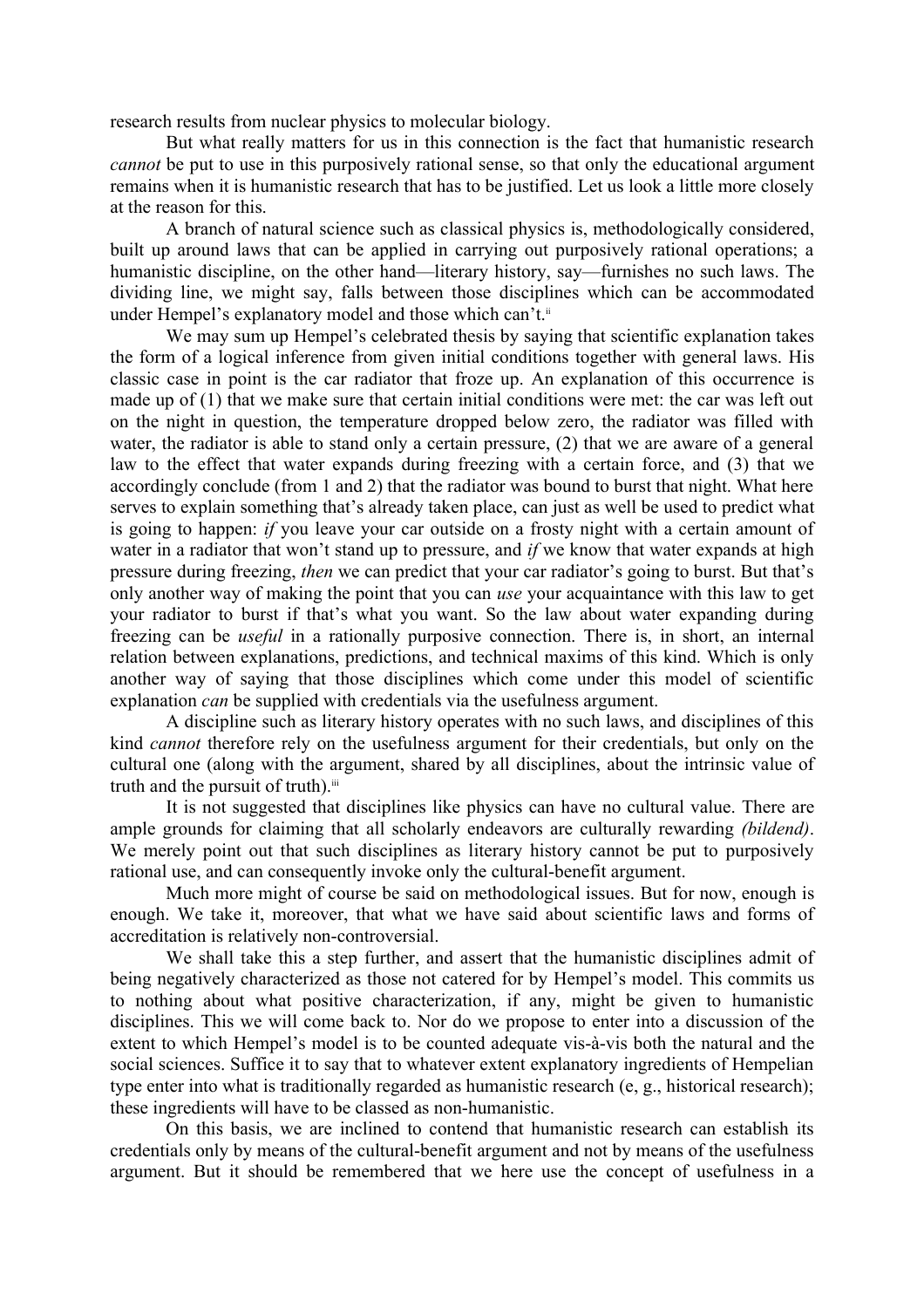distinctive way, associated with goal-directed rational operations. For it is evident that that kind of cultivation *(Bildung)* which the humanistic disciplines can bestow is likewise "useful", for so much as a community has among its prerequisites the need for some sort of cultural base; a community demands, for instance, that those who live in it shall have a certain minimal acquaintance with, and identification with, the local language and local tradition. This is of great significance. The distinction between "useful" and "culture conferring" disciplines is not one between those that are requisite or desirable for meeting the community's functional demands and those that merely contribute to the delectation and edification of the individual, so enabling him to achieve self-fulfillment in ways that don't concern the community. It marks a sad decline in the Humanists' self-comprehension that the humanities should be defended from such, a recreational standpoint. To base one's thinking on the distinction between work and play, and to locate the humanities on the recreational side (seeing them as individual consumption of cultural commodities) is to completely overlook the social indispensability of educatedness and culture. It is to be blind to the vast potential of the humanities for being socially "useful".

There is naturally more to be said about the concept of usefulness; about, for example, what is useful to *whom*—and we do not only have in mind the various political alignments and their divergent objectives, but more especially the question of who makes a plea for genuine, who for spurious needs, and who genuinely seeks to preserve the internal relationship between person and tradition. It is, moreover, as many will be aware, highly problematic to apply the concept of usefulness to that which useful things are useful *for*. Life is neither useful nor useless—any more than the time is seven or seven-thirty on the sun. Looked at in this way, the cultural refinement of those persons and that culture for which all the initiatives of goal-directed rationality are useful is itself neither useful nor useless. The point we were making above, however, was that lack of culture can be socially counterproductive—quite apart from the fact that an unnecessarily low level of cultural refinement is in itself to be deprecated.

It is appropriate at this point to say a little more about what we include in the concept of culture. Let us first note in passing that the sciences' cultural potential can be analyzed both in terms of scientific enquiry as an activity and in terms of science as an end-product. As already remarked, all scientific activity contributes to culture and cultivation by virtue of its requiring a questioning confrontation of phenomena and a mutual acceptance of fellow researchers as being both rational and fallible. We shall not now go into further detail about this, [iv](#page-9-3) but confine ourselves to emphasizing that the enterprise of research calls for a special assignment of social roles to the researchers. This, in fact, is one of the reasons why the systematic pursuit of truth may be said to be a good thing. But over and above the cultural benefits which accrue to the participants in the research process, we can also have cultural profit from enjoying the fruits of scientific enquiry. We are here thinking of culture *(Bildung)* partly as the result of acquiring knowledge, partly as the result of shaping one's own identity by assimilating the social pattern into which one fits as member of a given community. Thus both enlightenment and the assumption of a social role are involved. The deeper significance of the concept of culture and cultural refinement can be said to be connected with the aspect just mentioned, that of self-de[v](#page-9-4)elopment.

Yet when the matter is thought through, it soon becomes evident that there is a connection between enlightenment and the assumption of a social role. To assimilate scientific results in such a way that one really understands them is not at all the same as to learn to recapitulate isolated, disconnected truths, it requires us to in some measure appreciate the way in which the scientific result was attained (recognizing the operative methodological presuppositions and conceptual perspective), so as to see the result in its proper context, to acquire, that is to say, a full and complete grasp of what is and is not being said. But this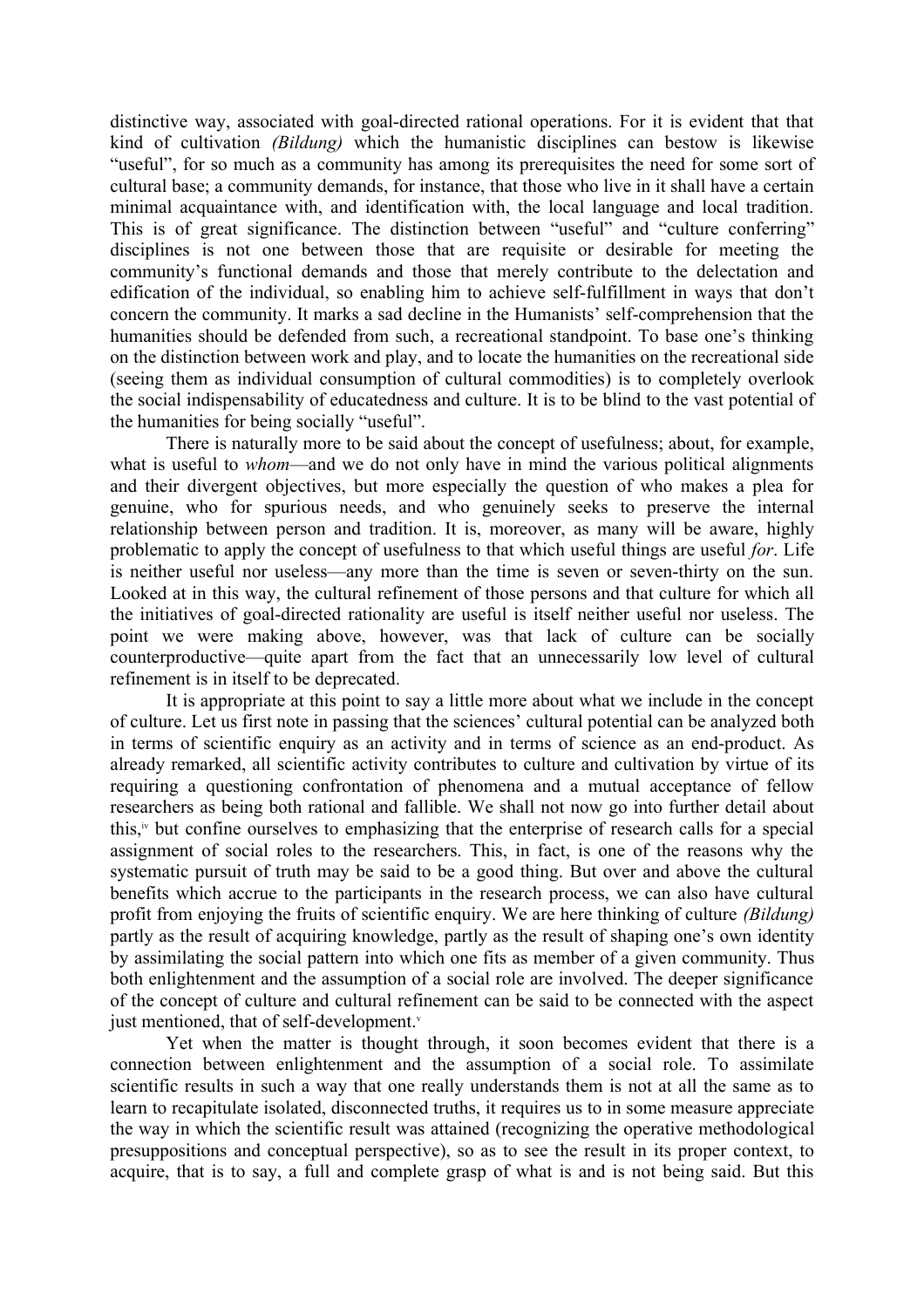precisely adds up to a demand for reflection reinforced assimilation—an exercise with its own culture-transmitting value. And in this respect we are entitled to say that an excessively sharp dividing line between science as an activity and science as an end-product is a mere fabrication, since the latter presupposes the former, not least for the "users" themselves. But this amounts to saying that we have arrived in all probability at a certain parting of the ways between the humanistic disciplines and the rest: in the former, the end-product is in an even more fundamental sense accessible only to those who "play along". There is only one way to become a "user" of the end-product of research into literary history, and that is to immerse oneself in it. Whereas one can perfectly well make use of the end-product of technological research while having at most a sketchy insight into it—much as one can press a switch and turn on the light without knowing the first thing about electricity.

In general, then, we may say that all science can serve to transmit cultural values, partly by teaching us to distinguish between what we do and do not know, between sound and unsound supporting instances, and between arguments and the grounds on which they rest at various levels; partly by teaching us something about cultural, social and physical phenomena. Humanistic studies perform their special cultural function by treating man as a cultural agent. To bring out just what we are getting at here, let us call to mind the way in which, broadly speaking, the various disciplines tie in with the historical emergence of distinct institutions.<sup>[vi](#page-9-5)</sup> The emergence of the economy as an institution (in the developmental sociologist's sense) coincides with the operational progress of goal-directed rationality, and this, as industrialization sets in, goes hand in hand with technological advances that continually draw on the natural sciences for their support. In parallel with this goes the development of politics as a distinct institution: whereas the operations of goal directed rationality in the economy are regulated by money, its operations in the political arena are shaped by the legally sanctioned exercise of power via a judicially controlled administration. Economics, law, and in due course social science, get involved with these institutions. The entire field of operations concerning primary socialization and handing down of tradition was for a long time in all essentials virgin territory compared with the institutionalized domains of economy and politics—virtually untouched by the plans and actions of goal-directed rationality. Yet all along it was a social necessity that these cultural functions be performed, if only so that the economy and the political system should be supplied with articulate spokesmen whose cultural identity and loyalties could be counted upon. The emergence of the domains of art and culture as distinct institutions is of relatively recent date, just as is the attainment of distinctive status by the humanities.<sup>[vii](#page-9-6)</sup> This cultural sphere, which was originally catered for by linguistic-normative "handing down" (mainly in the family and in the immediate environment) has been subject to increasing political intervention, typically by jurisdiction concerned with schooling and family life, in as well as to economic forces, as when cultural phenomena are commercialized or given a twist convenient to the media. $\mathbb{R}^n$ Indeed, there are a number of reservations that must be made in using such concepts from developmental sociology as "differentiation" of "institutions" peculiar to politics, economy and culture. But what needs to be stressed in the present context is how the various branches of research are linked with professions which in their turn link up with developments in various fields; seen in this perspective, the humanities contribute neither to the furthering of industrial production nor to management and administration, but to the consolidation of culture as an institution in its own right.

We can illustrate what is distinctive of humanistic research and its subject-matter by distinguishing between "intersubjectivity" *(Lebenswelt)* and "system".<sup>\*</sup> The distinction we here want to make is one between actions primarily governed by internalized norms and mutual understanding and actions primarily governed by a model of goal-directed rationality (system). This is used as the basis for distinguishing between traditional and modern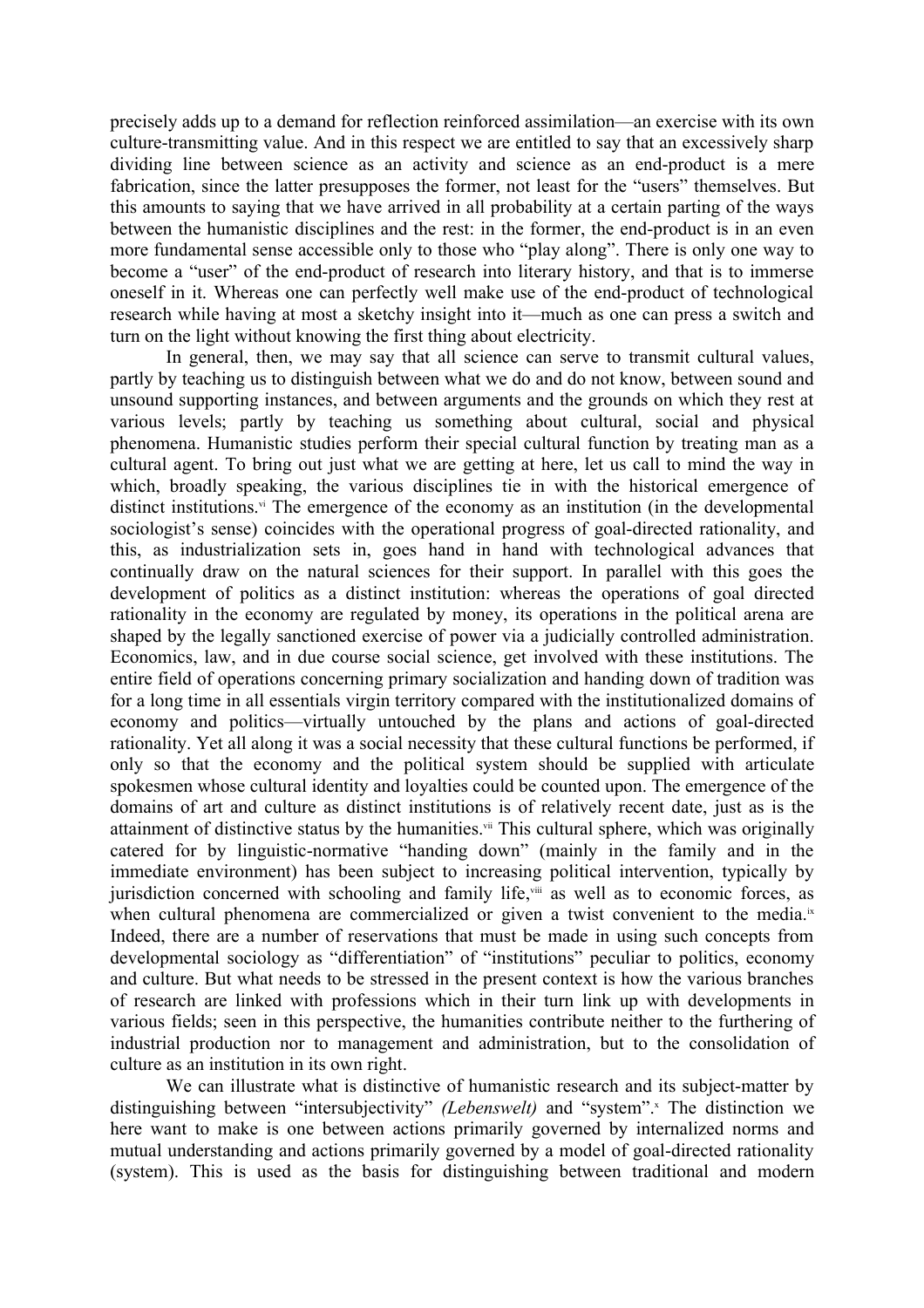communities. Actions and transactions were originally constituted via norms and concepts which the agents simply took over—caught on to and accepted—and which each individual was aware that the others latched on to and accepted. This meant, in effect, that there was a conviction-carrying background consensus. Economically based division of labor, on the other hand, meant that the diverse functional roles and the associated norms and concepts came to depend on the way division of labor was structured. Everyone now sought to buy and sell commodities, working capacity included, each participant in the various activities attempting to maximize his own advantages through acts of goal-directed rationality motivated by needs and interests that were looked on as naturally "given". In the framework of "intersubjectivity", actions owe their identity to the concepts and norms in terms of which the agents understand each other. Within the "system" however the interplay of actions and transactions can for one thing be analyzed via a game-theoretic approach.

The point now being made is that humanistic studies relate to man as creative agent in the world of intersubjectivity—a world constitutively dependent on a background consensus of norms and concepts, not to man as a system-directed agent. We shall shortly pursue this point in greater depth, but it may not be inappropriate first to remark on possible levels within the world of intersubjectivity such as "culture", "community" and "identity". [xi](#page-9-10) These three levels may, be said to be simultaneously present in intersubjectivity, not least because of their reciprocal dependence, but for analytic purposes each can be taken in its turn. "Culture", then, stands for the conviction-transmitting, "community" for what is structured by mutual norms, and "identity" for the shaping of the individual ego. Different theoreticians can be said to have concentrated on one or other of them—Heidegger on culture, Durkheim on community and Fromm on identity, to mention just three. The corresponding crisis phenomena are loss of meaning (life is felt to be hollow and pointless), weakening of solidarity (normlessness, anomie, supervenes), and finally crises of identity ("otherdirectedness" and weakening of the  $e$ go). $xii$ 

Gathering up the threads, then, the real point of these distinctions taken from developmental sociology is to emphasize the place occupied by the humanities in our historical and social framework. We are including under "humanities" both humanistic research and its subject-matter. Up to now, our comments on the methodological basis for such research have been confined to saying that humanistic studies are not grounded in the Hempelian model with its invocation of laws. Using the concept of intersubjectivity *(Lebenswelt)*, we can now give some positive indication of what humanistic studies essentially are. Once it is granted that intersubjectivity's world takes shape via actions and attitudes based on mutual recognition and acceptance of concepts and norms by the agents involved, the way is open for research aimed at tracking down and giving an account of these norms and concepts. And this of course is the very foundation of "understanding" research.[xiii](#page-9-12)

As members of the community we have, *ipso facto*, a certain access to the horizon of signification that comprises the world of intersubjectivity, and this is something we researchers can explore much more fully by a thorough scrutiny of our sources, supplemented by analysis and reflection, in an unending discursive spiral of inquiry.<sup>[xiv](#page-9-13)</sup>

Within this range lie historical studies (so far as these do not incorporate explanatory devices from sociology and political economy), linguistics, comparative literary studies, aesthetic disciplines and philosophy, not to mention phenomenologically oriented social anthropology and psychology. Now, each of these branches of scholarship can evolve its own specialized and theory-laden concepts, concepts which go far beyond what is immediately comprehensible given the thought horizons of the current intersubjective context. The theories of linguists and philosophers spring to mind in this connection. Our present claim goes no further therefore than saying that the *point of entry* to humanistic studies must be accessible to people who inhabit the relevant intersubjective world (assuming them to be of normal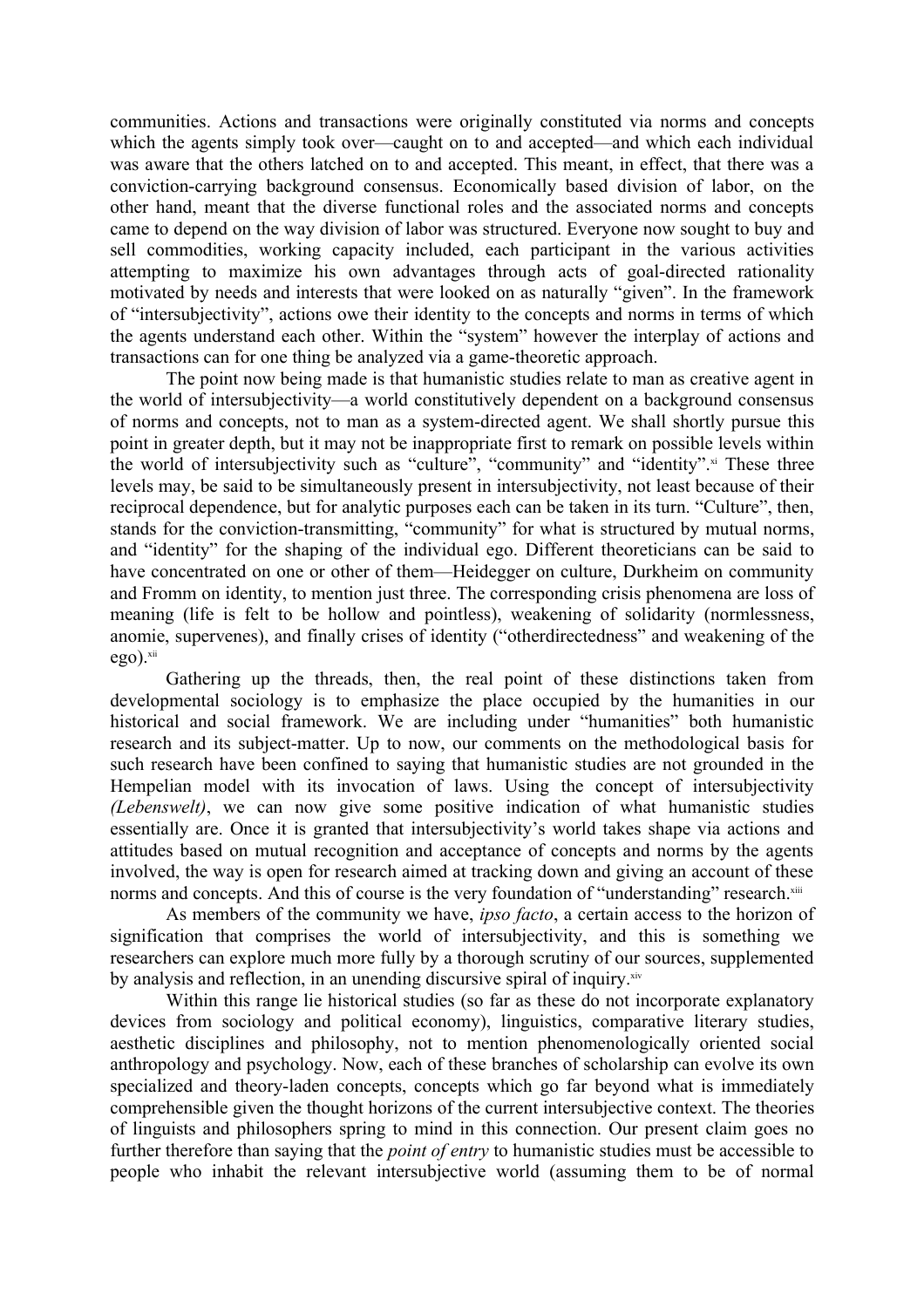competence, articulateness and willingness to communicate). But we do make a stronger claim than the commonplace thesis that all forms of learning must in principle be accessible to others than those directly engaged in them (at least for those who will take the trouble to "do their homework"). In the first place, the absolutely basic credentials of humanistic research, which takes its stand on the bestowal of culture, will be drastically weakened if such learning cannot be acquired by those not engaged in it: whereas the utility-disciplines can establish their credentials by turning out packaged end-products along with an appropriate set of operating instructions for the uncomprehending masses, humanistic scholarship must constantly endeavor to put out its results in such a way that a reasonably large section of the public can keep abreast of what is going on. Secondly, it remains true that the effective substrate for concept formation in humanistic studies is more intimately related to the concepts present in intersubjectivity than are the concept-forming bases of other disciplines. Not that we would deny that the natural sciences, for instance, lean quite heavily upon mutual comprehension on the intersubjective level (as when researchers make arrangements with each other), nor are we forgetting that scientific concepts can carry over into daily life, so that it isn't only the sciences that are beholden to the concepts of intersubjectivity, but also the intersubjective world that is beholden to the sciences. What we do insist on is that humanistic research must always orient itself in relation to the horizon of intersubjectivity, whatever further processing and theoretical refinement the relevant concepts may undergo. This contextual frame is constitutive for humanistic research: the scrutinizing of deeds, attitudes and dealings on the intersubjective scene—starting out from those concepts which explicitly or implicitly play a central part in the agents' own understanding of themselves and their situation—is just the sort of thing for humanistic research to tackle.

This entails that humanistic studies are in a large measure descriptive. As, for instance, with the narrative presentation of doings and happenings in historical disciplines. The task here is to track down some problem, then put them in the form of a comprehensible narrative —comprehensible in the sense that it enables one's readers to relive the events in their own persons. Where the mental horizon of the historians differs from that of the parties involved, the task is one of reflective transposition from the one horizon to the other. While should the reader in turn relate to a third horizon, it will be up to him or her to perform comparable transpositions relating his own horizon to each of the other two. This again illustrates how the humanistic disciplines demand of the reader that he "go along", and how they involve, at the same time, a "cultural enhancement" *(Bildung)* of the reader, since this "transposition" is a process of personal involvement which imports a person's own identity and cultural background into the cognitive process.

Now, it is well known that there are numerous problems of principle involved in the writing of history, that, for example, of discovering the implicit intention behind what the persons involved said and did—of "understanding those involved better than they understood themselves"—either by seeing events in a wider perspective than the protagonists were able to, or by invoking ulterior motives and incentives, even using concepts beyond the ken of those involved, in order to win internal consistency for one's account of events. But even if such a strategic entertaining of suspicions is often quite legitimate and indeed unavoidable, it in any case invokes a mental horizon of conceivable mutual understanding between protagonist and researcher—and the ultimate aim is to enhance such understanding.

Structural analyses in linguistics, as indeed in philosophy and literary studies, may as already remarked go far beyond the conceptual horizons to which the "agents" (languageusers) themselves relate on the intersubjective scene. But the point here is to get at implicit presuppositions behind what is done, said and thought, whether in a particular culture (or context), or more generally. Thus understood, we stick to what we have said, counting these disciplines too among the humanities.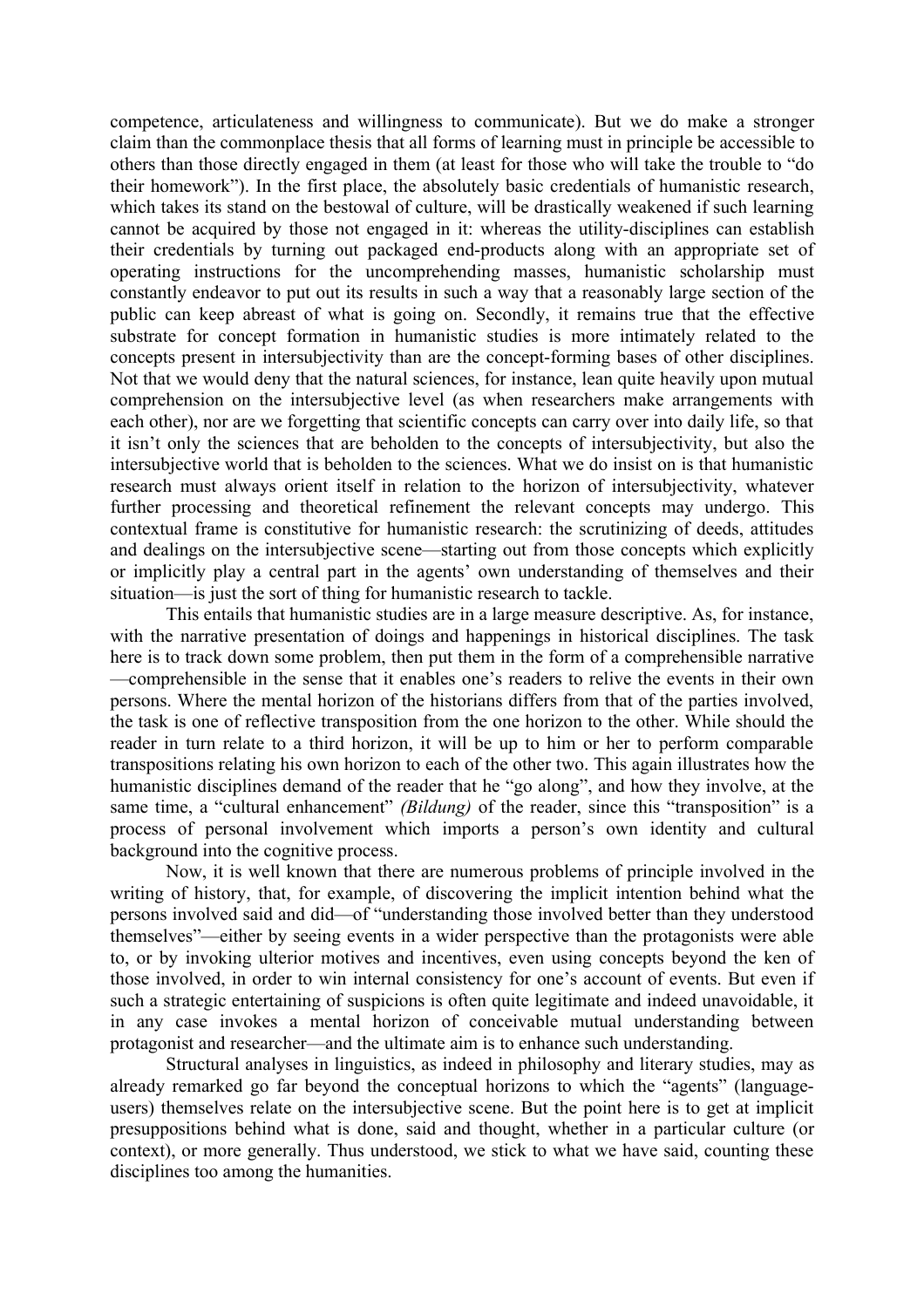The humanistic disciplines will in many cases have a restricted body of facts under scrutiny—the works of Ibsen, perhaps, or the sculptures of Rodin. And even though there can here be no question of turning up fresh facts, the humanistic disciplines can still do serious research on such topics by reinterpreting the given material against ever new backgrounds and interconnections, including new patterns of insight arising in the researcher's special time and place. [xv](#page-9-14) So that we have an unfinished, open-ended epic of interpretation, taken up as every new page turns, rolling forever on as a give-and-take dialogue between the original work and the ever evolving traditions of interpretation.[xvi](#page-9-15)

It is after all evident enough that literary studies, art history and other special disciplines accounted "aesthetic" can also engage in the qualitative assessment of works under consideration without abandoning their anchorage in intersubjectivity and argumentation. This is basically due to the interplay between the circumstantially assigned values and norms attached to the mental horizon framing the original work and those values and norms which have been evolved by the interpretative tradition. What has to be understood here is that concepts, norms and values alike are constitutive elements in intersubjectivity, so that particular phenomena and particular actions within a specific intersubjective world-context owe their very identity to these elements—elements which are at one and the same time conceptual, evaluative and normative, much as "goal" and "corner" are in football.[xvii](#page-9-16)

We have now taken a look at the positive relation between humanistic studies and the "intersubjective world". Before turning to the more negative relationship between these disciplines and the "system", we next briefly call to mind some of the more distinctive institutions in which the several humanistic disciplines have a role to play.

The concept "humanities" is an equivocal one. It includes on the one hand the special kind of research we call humanistic and on the other hand much more. Literary studies, for instance, might be dubbed the top of the iceberg, the rest of which colossus is made up of the entire institution of letters: the writers who write the works to publishers who publish them, the booksellers who put them on sale, the libraries that lend them, the readers—whether purchasers or borrowers—who read them, and finally the critics who review them either in the press or through other debating channels. The bulk (and many will say, the real core) of all this lies submerged. Literature could exist without literary studies, literary studies without the writings (and all the rest) certainly couldn't.

This raises once again the question of what literary research really has to offer. Can we get by without it? The problem of establishing credentials is not to be brushed aside: we have those who produce literature, those who distribute it, those who read and review it and those who, in the schools and the media, initiate the rising generation into the literary tradition. What more does anyone need?

There's no straightforward answer. But we can get some way toward an answer by focusing on the fact that intersubjectivity is not some massive "working of nature" but a frail artifact, prone to stagnation and decline. There is the need for a perpetual traditionwise transfer of the communal horizon to new generations, and its due acquisition calls for a personal effort on the part of the individual that starts with his or her initial socialization and continues through life as a whole. There here takes place a vulnerable transference between intersubjective tradition—the mother tongue, for instance—and the separate individuals, who first acquire the stamp of culture through socialization. This transference can be rigidified and perverted, but it can also be refined and improved: there is, we may say, a simultaneous need for conservation on the one hand and for renewal and critical challenge on the other. We confront the tension, inherent in all culture, between the conservative and radical components, and this is where humanistic research joins the dance—in the tension between conscious acceptance and critical reservation. In addition to having its own special value as part of the search for truth, the study of literature has just such a "regenerative" function: in the interplay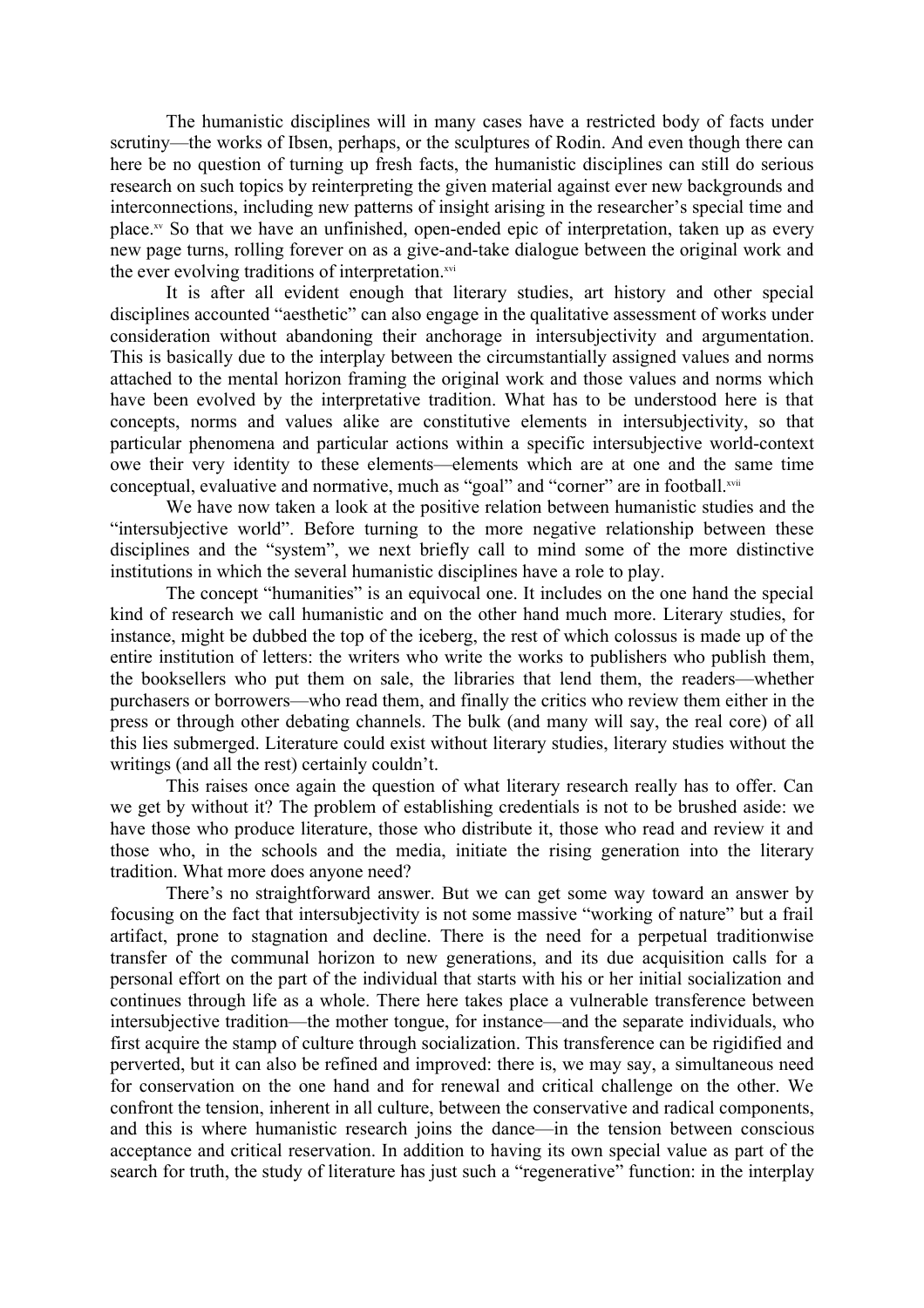between new and old, between good and not so good, the processes of humanistic research take on a dialectic role in the institution of , letters, posing problems in the most illuminating contexts, distinguishing between felicitous and infelicitous interpretations, between appropriate and inappropriate instances—all in order to temper and ameliorate the perspective-generating insights which literature has to offer.

It is a responsibility which does not lie exclusively with those professionally engaged in research, and others may well have no small contribution to make, but in light of the present considerations authorized research has a special responsibility, and one which confers upon it its credentials.

We shall not here weary our readers by detailing how the other humanistic disciplines get involved with diverse specific institutions having greater or less resemblance to the institution of literature, and how their spheres of interest intersect, via, e.g., the school, the mass media, the theater and the museum.

We may sum up all we have so far said concerning methodology and institutional specialization with respect to the humanistic disciplines in the contention that humanistic research comprises the endeavor to investigate, interpret, describe, assess and reflect upon creative works and performances in the intersubjective realm, starting out from those concepts which they explicitly or implicitly incorporate. Their accreditation rests upon the level of culture these disciplines help to confer on the inhabitants of our own intersubjective world, always relative to the mental horizon there being established and perpetuated.

Having taken a look at the internal relation between the humanities and intersubjectivity, we turn to that between the humanities and the "system". Briefly, the contention here is that with the constant expansion of politics and economics as institutions, at the expense of the intersubjectively constituted cultural sphere, people are to an increasing extent made what they are by objective structures, in relative independence of any mutually accepted norms. And there is a corresponding diminution in the culturally formative potential of the humanities and of humanistic disciplines. Here we have the crisis in the humanities.

We are faced with fewer and fewer things we can "see" by relying simply on concepts from our intersubjective frame. Economics, politics, and technology operate in terms of concepts—frequently wielded via particular social or natural sciences—which just aren't accessible from the perspective of those engaged at the intersubjective level, or from any perspective towards which humanistic research can be of assistance.<sup>[xviii](#page-9-17)</sup>

What all this means is that there is a marked falling-off in the educational potentialities traditionally claimed by the humanities and humanistic scholarship. For Aristotle it could seem feasible to understand himself and what went on in the city-state by further developing his intersubjectively based concepts via ethical reflection and a sort of taxonomic political science. We today are dependent on a complex chain of insighttransmission linking us with a multitude of disciplines (taking in both the "system" and the "intersubjective world"), if we are ever to attain anything like an adequate grasp of ourselves and the world we live in. It is an enterprise of daunting complexity, and certainly one that takes us far beyond what the humanities alone can provide. $\frac{1}{x}$  A crisis, indeed, for the humanities—and also for the world, and for the culture, of which we are a part.

It is thus the primary responsibility of the humanities to acknowledge their historically conditioned boundaries. Perspectives from the sociology of culture and of knowledge are here essential, enabling us to understand culture not merely as a private asset and a leisure occupation, but as a functionally indispensable, perspective mediating intersubjective structure, interacting incessantly with other institutions. It is against this background that those energies which the humanities have at their rightful command can be brought into play, with a full awareness both of what their impact is worth and of the need for other kinds of endeavor to supplement them.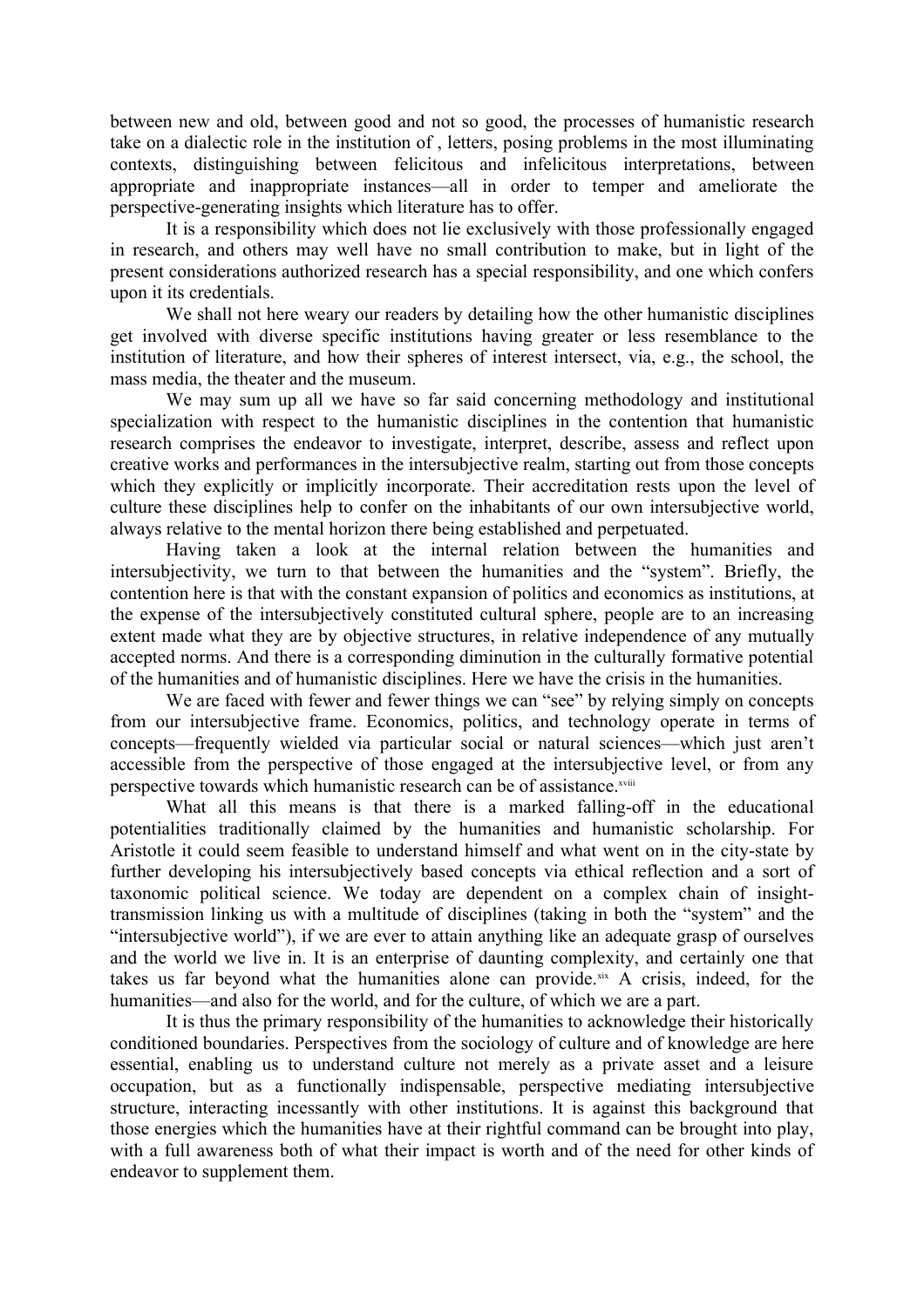It isn't easy to see what all this means for the individual researcher in the humanistic disciplines, or to say anything at all relevant at the most general level. It must be left to each individual to work out what the implications are for his own particular area. If we generalize at all, it can only be to stress how vital it is to intensify efforts within these fields of scholarship, and that this be done with a clear awareness of the structural problems in our society.

What we can perhaps do is to outline a few misconceived ways of going about things. (1) There are some who simply haven't concerned themselves with the sort of problem we have been talking about—who, untouched by inner disquiet on such issues, carry blithely and serenely on as if nothing had happened. This is the naively nonchalant response. (2) There are others who sense the problem, and feel the need to intensify humanistic research, but who show no awareness of the structural contractions taking place. This is typical of the earnest humanist who lacks perspective. (3) Others, again, have read about the structural problems and bring the matter up on ceremonial and political occasions, but do not let it affect the way they do their job. We could call them the week-end ideologists. (4) Lastly, there are those who have made an honest endeavor to get up to date with all these novel notions, and who strive zealously to import them into humanistic research, yet without really getting a proper grasp of developmental sociology. They proclaim with missionary zeal that books are commodities and language a social phenomenon. In short, the amateur sociologists.

But it isn't only for humanistic researchers that the world has become a more difficult place. All of us, implicated as we are, socially and politically, in our intersubjective world, face the same situation: it gets harder and harder to see the point of what other people are doing because it belongs to a pattern of activity to which we are strangers, while at the same time our own affairs intermesh with other goings-on in ways we could not have foreseen, alienating us both from ourselves and from each other. This can cause both solidarity and fellowship to disintegrate, leaving us bereft of both the integrity and the synoptic perspective necessary for a rational give-and-take, whether it be in relation to those nearest us in the intersubjective world or in relation to the economic and political structural problems. For, administration problems and the crisis of culture are two sides of the one coin—but that is something we shall pursue no further here. A later article must take over. $x^x$ 

## **References**

- Anscombe, Elizabeth (1958) "On Brute Facts", in *Analysis*, vol. 18, no. 3.

- Apel, Karl-Otto (1979) *Die Erklären: Verstehen-Kontroverse in transzendentalpragmatischer Sicht*. Frankfurt a.M.: Suhrkamp.

- Feigl, Herbert and Wilfrid Sellars (eds.) (1949) *Readings in Philosophical Analysis*. New York, Appleton-Sentury-Crafts.

- Habermas, Jürgen (1981) *Theorie des kommunikativen Handelns*. Frankfurt a.M.: Suhrkamp.

- McCarthy, Thomas (1991) *Ideals and Illusions*. Cambridge, Mass.: MIT Press.
- Skirbekk, Gunnar (1993) *Rationality and Modernity*. Oslo: Scandinavian University Press.

- Skirbekk, Gunnar (ed.) (1983) *Praxeology*. Oslo: Norwegian University Press.